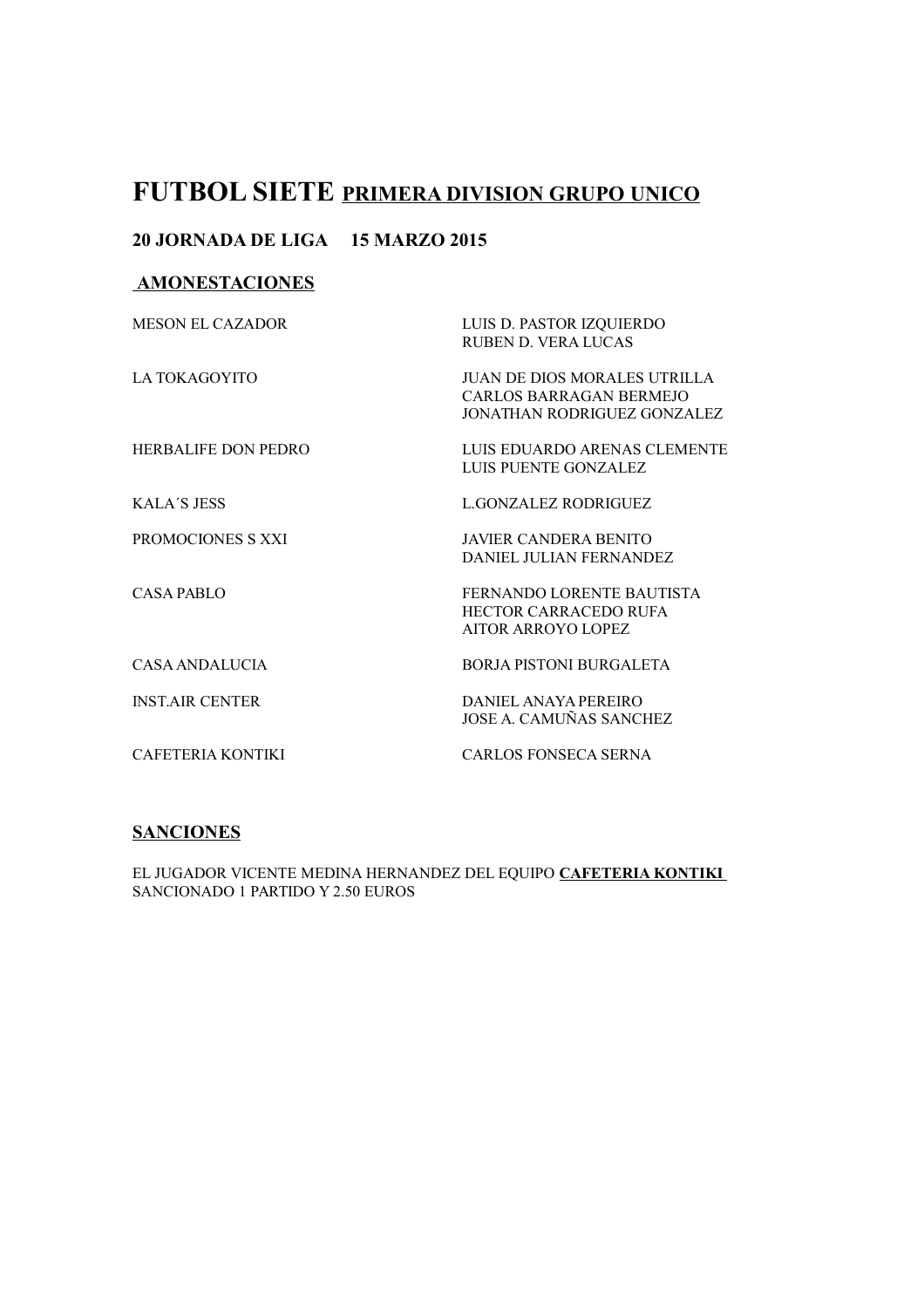## **FUTBOL SIETE SEGUNDA DIVISION GRUPO A**

### **20 JORNADA DE LIGA 15 MARZO 2015**

#### **AMONESTACIONES**

| ASESORIA SIGLO 21.COM     | OSCAR ROMERO GAVILAN                                                      |
|---------------------------|---------------------------------------------------------------------------|
| <b>SPORTLANDER GETAFE</b> | <b>SANTIAGO MORENO RODRIGUEZ</b>                                          |
| 2002 UNITED               | EMILIO COBOS NOGALES                                                      |
| PARRILLA MARIA & ERIKA    | DANIEL L. VILLAR NAVAS<br>ALBERTO GARCIA SOTO<br>J. JOSE ESCOLAR ESPINOSA |
| <b>LOS LEBRIJANOS</b>     | CRISTIAN ZABALA BARBIERI<br><b>JOSE L. MONTANES ALONSO</b>                |

## **FUTBOL SIETE SEGUNDA DIVISION GRUPO B**

### **20 JORNADA DE LIGA 15 MARZO 2015**

| SPARTA UN RAYO      | CARLOS ALVAREZ CARRASCO<br>JAIME GARCIA BETETE<br>CARLOS GARZA DURANTE<br><b>JORGE RESINO ASENSIO</b>                                 |
|---------------------|---------------------------------------------------------------------------------------------------------------------------------------|
| RIVER PARLA         | RUBEN BERNAL VALERA<br>FRANCISCO CRESPO GONZALEZ                                                                                      |
| ARROZ & ROLL        | ALEJANDRO BOTELLO JIMENEZ<br>JUAN ZABALA SANCHEZ<br><b>IVAN MENDEZ ESCOBAR</b><br>RAUL CALDERON MORLON<br>FRANCISCO VILLA CASTELLANOS |
| AD PARLA VETER ANOS | OSCAR SOMOZAS LOZANO                                                                                                                  |
| <b>B.DORTMUND</b>   | <b>GUILLERMO LOPEZ MARIN</b><br>FCO JAVIER MORA MORENO<br>ERIC SOSA CLAVERO<br>FCO JAVIER TESON ROSADO<br>SANTIAGO MORA VILCHES--D    |

#### **SANCIONES**

EL JUGADOR DAVID BOTE PARRO DEL EQUIPO **AVT**  SANCIONADO 1 PARTIDO Y 2.50 EUROS

EL JUGADOR RUBEN RODRIGUEZ CADENAS DEL EQUIPO **AD PARLA VETERANOS** SANCIONADO 15 PARTIDOS Y 6.50 EUROS 97 6B

EL JUGADOR MANUEL ALVARADO SOTO DEL EQUIPO **AD PARLA VETERANOS** SANCIONADO 1 PARTIDO Y 2.50 EUROS